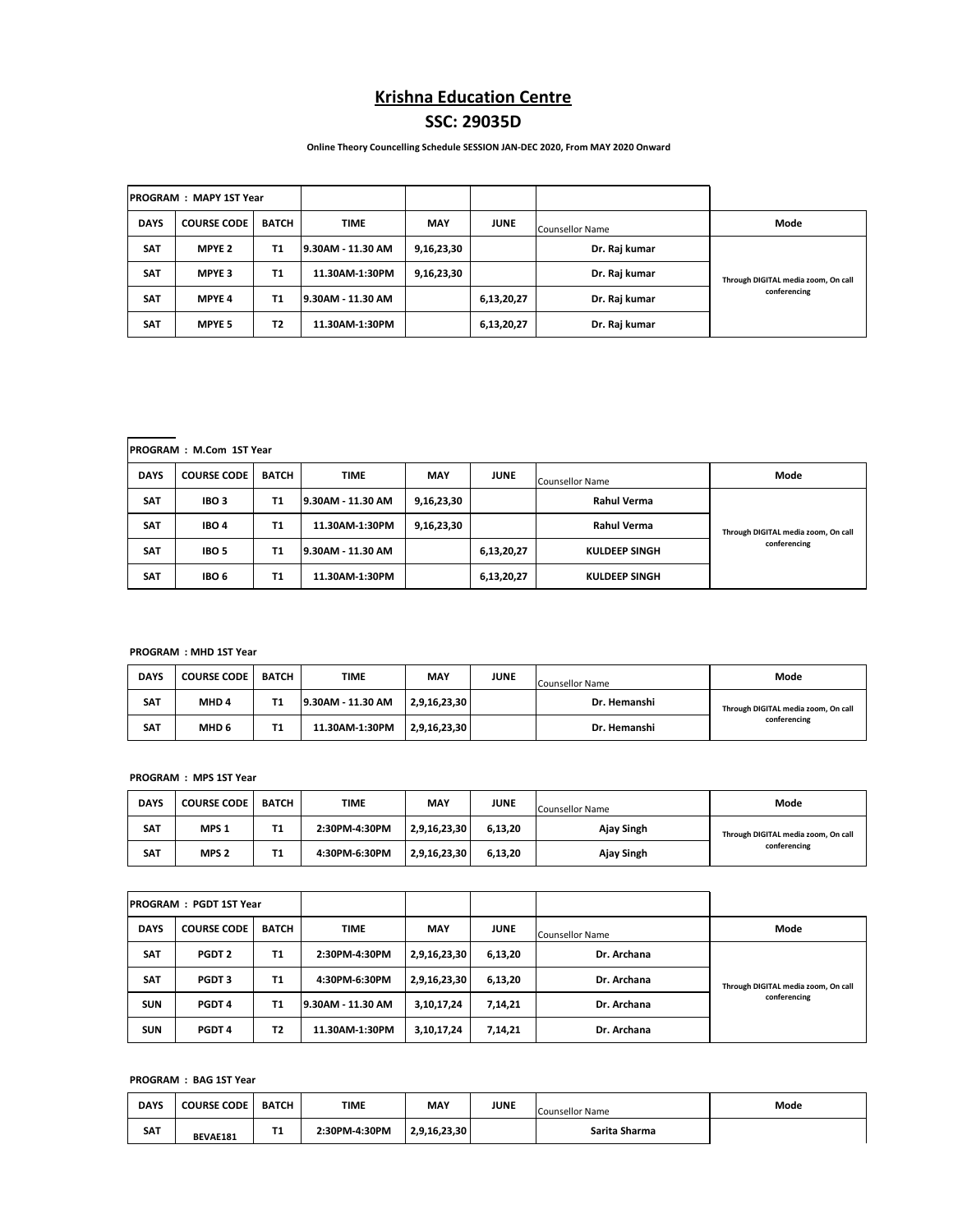| <b>SAT</b> | BEVAE181         | <b>T1</b> | 4.30PM-6.30PM  | 2,9,16,23,30 | Sarita Sharma |                                     |
|------------|------------------|-----------|----------------|--------------|---------------|-------------------------------------|
| <b>SUN</b> | <b>BHIC 131</b>  | <b>T1</b> | 2:30PM-4:30PM  | 3,10,17,24   | Hansraj       |                                     |
| <b>SUN</b> | <b>BHIC132</b>   | <b>T1</b> | 4.30PM-6.30PM  | 3,10,17,24   | Hansraj       |                                     |
| <b>TUE</b> | <b>BHDLA 135</b> | <b>T1</b> | 2:30PM-4:30PM  | 5,12,19,26   | Dr. Hemanshi  | Through DIGITAL media zoom, On call |
| <b>TUE</b> | <b>BHDLA 135</b> | <b>T1</b> | 4.30PM- 6.30PM | 5,12,19,26   | Dr. Hemanshi  | conferencing                        |
| <b>WED</b> | <b>BPSC 131</b>  | <b>T1</b> | 2:30PM-4:30PM  | 6,13,20,27   | Ajay Singh    |                                     |
| <b>WED</b> | <b>BPSC 132</b>  | <b>T1</b> | 4.30PM-6.30PM  | 6,13,20,27   | Ajay Singh    |                                     |
| <b>THU</b> | <b>BEGLA 136</b> | <b>T1</b> | 2:30PM-4:30PM  | 7,14,21,28   | Manju Tewari  |                                     |
| <b>THU</b> | BEGLA137         | <b>T2</b> | 4.30PM- 6.30PM | 7,14,21,28   | Manju Tewari  |                                     |

**PROGRAM : BCOMG 1ST Year**

| <b>DAYS</b> | <b>COURSE CODE</b> | BATCH | <b>TIME</b>    | <b>MAY</b> | <b>JUNE</b> | Counsellor Name       | Mode                                |
|-------------|--------------------|-------|----------------|------------|-------------|-----------------------|-------------------------------------|
| THU         | <b>BCOC 131</b>    | Τ1    | 2:30PM-4:30PM  | 7,14,21,28 |             | <b>Sheetal Dabral</b> | Through DIGITAL media zoom, On call |
| THU         | <b>BCOC 132</b>    | Τ1    | 4.30PM- 6.30PM | 7,14,21,28 |             | <b>Sheetal Dabral</b> | conferencing                        |

| <b>PROGRAM: BA</b> |                    |              |                  |             |             |                           | Year: 2 nd Year           |
|--------------------|--------------------|--------------|------------------|-------------|-------------|---------------------------|---------------------------|
| <b>DAYS</b>        | <b>COURSE CODE</b> | <b>BATCH</b> | <b>TIME</b>      | <b>MAY</b>  | <b>JUNE</b> | <b>NAME OF COUNSELORS</b> | <b>NAME OF COUNSELORS</b> |
| <b>SUN</b>         | <b>FST</b>         | <b>T1</b>    | 9.30AM - 11.30AM | 10,17,24,31 |             | Seema Bajaj, Savita       | Seema Bajaj, Savita       |
| <b>SUN</b>         | <b>FST</b>         | T2           | 11.30AM - 1.30PM | 10,17,24,31 |             | Seema Bajaj, Savita       | Seema Bajaj, Savita       |
| <b>WED</b>         | <b>BEGE101</b>     | <b>T1</b>    | 2:30PM-4:30PM    | 6,13,20,27  |             | Manju Tewari              | Manju Tewari              |
| <b>WED</b>         | <b>BEGE103</b>     | <b>T1</b>    | 4.30PM-6.30PM    | 6,13,20,27  |             | <b>Bharti Shokeen</b>     | <b>Bharti Shokeen</b>     |
| <b>THU</b>         | <b>BHDE101</b>     | <b>T1</b>    | 2:30PM-4:30PM    | 5,12,19,26  |             | Dr. Hemanshi Shrivastava  | Dr. Hemanshi Shrivastava  |
| <b>THU</b>         | <b>BHDE106</b>     | T1           | 4.30PM-6.30PM    | 5,12,19,26  |             | Dr. Hemanshi Shrivastava  | Dr. Hemanshi Shrivastava  |
| <b>FRI</b>         | <b>BPAE102</b>     | <b>T1</b>    | 2:30PM-4:30PM    | 8,15,22,29  |             | Dr. Prince Parmar         | Dr. Prince Parmar         |
| FRI                | <b>BPSE212</b>     | <b>T1</b>    | 4.30PM-6.30PM    | 8,15,22,29  |             | Dr. Prince Parmar         | Dr. Prince Parmar         |
| <b>SAT</b>         | EHD <sub>3</sub>   | <b>T1</b>    | 2:30PM-4:30PM    |             | 5,12,19,26  | Dr. Hemanshi Shrivastava  | Dr. Hemanshi Shrivastava  |
| <b>SAT</b>         | EHD4               | T1           | 4.30PM-6.30PM    |             | 5,12,19,26  | Dr. Hemanshi Shrivastava  | Dr. Hemanshi Shrivastava  |
| <b>WED</b>         | EHI <sub>5</sub>   | T1           | 2:30PM-4:30PM    | 9,16,23,30  |             | Hansraj                   | Hansraj                   |
| <b>WED</b>         | EHI <sub>6</sub>   | T1           | 4.30PM-6.30PM    | 9,16,23,30  |             | Hansraj                   | Hansraj                   |
| <b>SUN</b>         | <b>ESO 11</b>      | <b>T1</b>    | 2:30PM-4:30PM    | 10,17,24,31 |             | Dr. Babita Singh          | Dr. Babita Singh          |
| <b>SUN</b>         | <b>ESO 12</b>      | T1           | 4.30PM-6.30PM    | 10,17,24,31 |             | Dr. Babita Singh          | Dr. Babita Singh          |
| <b>SUN</b>         | <b>ESO 13</b>      | <b>T1</b>    | 2:30PM-4:30PM    |             | 7,14,21,28  | Dr. Babita Singh          | Dr. Babita Singh          |
| <b>SUN</b>         | <b>ESO 14</b>      | <b>T1</b>    | 4.30PM-6.30PM    |             | 7,14,21,28  | Dr. Babita Singh          | Dr. Babita Singh          |

| <b>PROGRAM</b> | BA                 |              |             | Year : 3rd Year |      |                           |                      |  |
|----------------|--------------------|--------------|-------------|-----------------|------|---------------------------|----------------------|--|
| <b>DAYS</b>    | <b>COURSE CODE</b> | <b>BATCH</b> | <b>TIME</b> | <b>MAY</b>      | JUNE | <b>NAME OF COUNSELORS</b> | <b>Mode of Class</b> |  |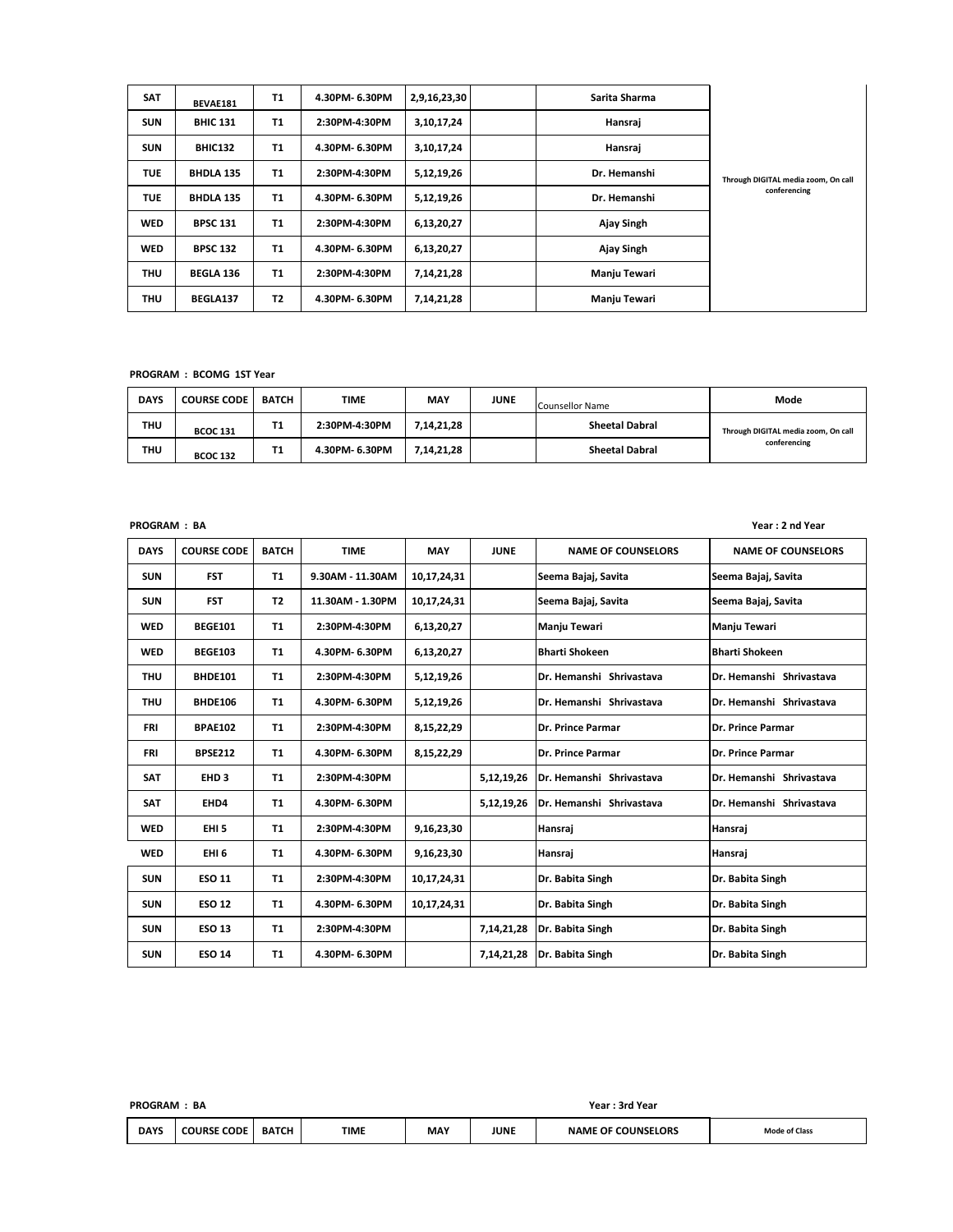| <b>FRI</b> | AOM <sub>1</sub> | <b>T1</b> | 2:30PM-4:30PM     | 8,15,22,29 |            | Manju Tewari              |                                     |
|------------|------------------|-----------|-------------------|------------|------------|---------------------------|-------------------------------------|
| <b>FRI</b> | AHE <sub>1</sub> | <b>T1</b> | 4.30PM-6.30PM     | 8,15,22,29 |            | <b>Manju Tewari</b>       |                                     |
| <b>THU</b> | ACC 1            | <b>T1</b> | 2:30PM-4:30PM     | 7,14,21,28 |            | Manju Tewari              |                                     |
| <b>THU</b> | AMK <sub>1</sub> | <b>T1</b> | 4.30PM- 6.30PM    | 7,14,21,28 |            | Manju Tewari              |                                     |
| <b>WED</b> | ACS <sub>1</sub> | <b>T1</b> | 2:30PM-4:30PM     | 6,13,20,27 |            | <b>Sheetal Dabral</b>     |                                     |
| <b>WED</b> | AED <sub>1</sub> | <b>T1</b> | 4.30PM-6.30PM     | 6,13,20,27 |            | <b>Sheetal Dabral</b>     |                                     |
| <b>THU</b> | ATR <sub>1</sub> | <b>T1</b> | 2:30PM-4:30PM     |            | 4,11,18,25 | Sheetal Bajaj             |                                     |
| <b>THU</b> | <b>BCOA1</b>     | <b>T1</b> | 4.30PM- 6.30PM    |            | 4,11,18,25 | Sheetal Bajaj             |                                     |
| <b>TUE</b> | <b>BHDE101</b>   | <b>T1</b> | 9.30AM - 11.30 AM | 5,12,19,26 |            | Dr. Hemanshi              | Through DIGITAL media zoom, On call |
| <b>TUE</b> | <b>BHDE106</b>   | <b>T1</b> | 11.30 AM - 1.30PM | 5,12,19,26 |            | Dr. Hemanshi              | conferencing                        |
| <b>TUE</b> | <b>BHDE107</b>   | <b>T1</b> | 9.30AM - 11.30 AM |            |            | 2,9,16,23,30 Dr. Hemanshi |                                     |
| <b>TUE</b> | <b>BHDE107</b>   | <b>T1</b> | 11.30 AM - 1.30PM |            |            | 2,9,16,23,30 Dr. Hemanshi |                                     |
| <b>WED</b> | <b>BHDA 101</b>  | <b>T1</b> | 2:30PM-4:30PM     |            |            | 3,10,17,24 Dr. Hemanshi   |                                     |
| <b>WED</b> | <b>BHDA 101</b>  | T1        | 4.30PM- 6.30PM    |            |            | 3,10,17,24 Amit Kumar     |                                     |
| FRI        | EHD <sub>3</sub> | <b>T1</b> | 2:30PM-4:30PM     |            | 5,12,19,26 | Dr. Hemanshi              |                                     |
| FRI        | EHD4             | <b>T1</b> | 4.30PM-6.30PM     |            | 5,12,19,26 | Dr. Hemanshi              |                                     |
| <b>SAT</b> | EHI <sub>5</sub> | <b>T1</b> | 2:30PM-4:30PM     | 9,16,23,30 |            | Hansraj                   |                                     |
| <b>SAT</b> | EHI <sub>6</sub> | <b>T1</b> | 4.30PM- 6.30PM    | 9,16,23,30 |            | Hansraj                   |                                     |

|             | PROGRAM : B.COM    |                |                   |            | Year: 3rd Year |                           |                                     |  |  |
|-------------|--------------------|----------------|-------------------|------------|----------------|---------------------------|-------------------------------------|--|--|
| <b>DAYS</b> | <b>COURSE CODE</b> | <b>BATCH</b>   | <b>TIME</b>       | <b>MAY</b> | <b>JUNE</b>    | <b>NAME OF COUNSELORS</b> | <b>Mode of Class</b>                |  |  |
| FRI         | AOM 1              | Τ1             | 2:30PM-4:30PM     | 8,15,22,29 |                | Manju Tewari              |                                     |  |  |
| FRI         | AHE <sub>1</sub>   | <b>T1</b>      | 4.30PM-6.30PM     | 8,15,22,29 |                | Manju Tewari              |                                     |  |  |
| THU         | ACC 1              | <b>T1</b>      | 2:30PM-4:30PM     | 7,14,21,28 |                | Manju Tewari              |                                     |  |  |
| THU         | AMK <sub>1</sub>   | Τ1             | 4.30PM-6.30PM     | 7,14,21,28 |                | Manju Tewari              |                                     |  |  |
| <b>WED</b>  | ACS <sub>1</sub>   | T <sub>1</sub> | 2:30PM-4:30PM     | 6,13,20,27 |                | <b>Sheetal Dabral</b>     | Through DIGITAL media zoom, On call |  |  |
| <b>WED</b>  | AED <sub>1</sub>   | T <sub>1</sub> | 4.30PM-6.30PM     | 6,13,20,27 |                | <b>Sheetal Dabral</b>     | conferencing                        |  |  |
| THU         | ATR <sub>1</sub>   | <b>T1</b>      | 2:30PM-4:30PM     |            | 4,11,18,25     | <b>Sheetal Dabral</b>     |                                     |  |  |
| THU         | <b>BCOA1</b>       | Τ1             | 4.30PM-6.30PM     |            | 4,11,18,25     | <b>Sheetal Dabral</b>     |                                     |  |  |
| <b>WED</b>  | <b>ECO 09</b>      | lT1            | 9.30AM - 11.30 AM |            | 3,10,17,24     | <b>Sheetal Dabral</b>     |                                     |  |  |
| <b>WED</b>  | <b>ECO 10</b>      | lT1            | 11.30 AM - 1.30PM |            | 3,10,17,24     | <b>Sheetal Dabral</b>     |                                     |  |  |

**PROGRAM : B.COM Year : 2nd Year**

| <b>DAYS</b> | <b>COURSE CODE</b> | <b>BATCH</b> | <b>TIME</b>       | <b>MAY</b>  | <b>JUNE</b> | <b>NAME OF COUNSELORS</b> | <b>Mode of Class</b>                |
|-------------|--------------------|--------------|-------------------|-------------|-------------|---------------------------|-------------------------------------|
| <b>SUN</b>  | FST <sub>1</sub>   | Т1           | 9.30AM - 11.30 AM | 10,17,24,31 |             | Seema Bajai               |                                     |
| <b>SUN</b>  | <b>ECO 12</b>      | <b>T1</b>    | 11.30 AM - 1.30PM | 10,17,24,31 |             | <b>Sheetal Dabral</b>     |                                     |
| <b>SUN</b>  | <b>ECO 13</b>      | Т1           | 9.30AM - 11.30 AM |             | 7,14,21,28  | <b>Sheetal Dabral</b>     |                                     |
| <b>SUN</b>  | <b>ECO 14</b>      | Т1           | 11.30 AM - 1.30PM |             | 7,14,21,28  | <b>Sheetal Dabral</b>     | Through DIGITAL media zoom, On call |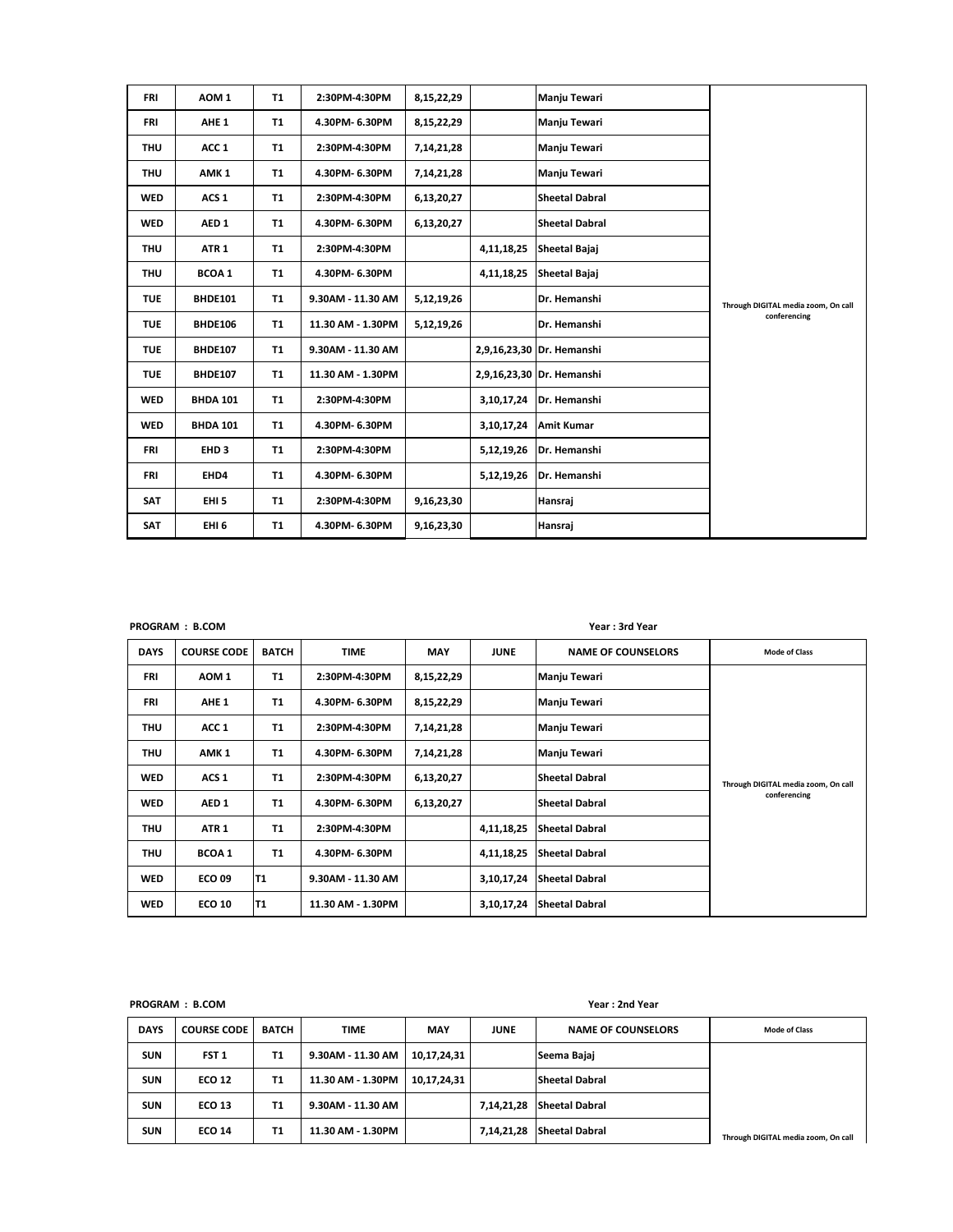| <b>SAT</b> | <b>ECO 03</b> | T1 | 2:30PM-4:30PM | 9, 16,23,30 |            | <b>Sheetal Dabral</b> | conferencing |
|------------|---------------|----|---------------|-------------|------------|-----------------------|--------------|
| <b>SAT</b> | <b>ECO 05</b> | Τ1 | 4:30PM-6:30PM | 9, 16,23,30 |            | <b>Sheetal Dabral</b> |              |
| <b>SAT</b> | <b>ECO 06</b> | Τ1 | 2:30PM-4:30PM |             | 6,13,20,27 | <b>Sheetal Dabral</b> |              |
| <b>SAT</b> | <b>ECO 07</b> | Т1 | 4:30PM-6:30PM |             | 6,13,20,27 | <b>Sheetal Dabral</b> |              |

**PROGRAM : BTS Year : 3rd Year**

| <b>DAYS</b> | <b>COURSE CODE</b> | <b>BATCH</b> | <b>TIME</b>      | <b>MAY</b>  | <b>JUNE</b> | <b>NAME OF COUNSELORS</b> | <b>Mode of Class</b>                                |
|-------------|--------------------|--------------|------------------|-------------|-------------|---------------------------|-----------------------------------------------------|
| <b>SUN</b>  | TS <sub>3</sub>    | T1           | 2:30PM-4:30PM    | 10,17,24,31 |             | Amrita Mishra             |                                                     |
| <b>SUN</b>  | TS 6               | Τ1           | 4.30 PM- 6.30 PM | 10,17,24,31 |             | Amrita Mishra             | Through DIGITAL media zoom, On call<br>conferencing |
| <b>SUN</b>  | TS 7               | T1           | 2:30PM-4:30PM    |             | 7,14,21,28  | Amrita Mishra             |                                                     |

**PROGRAM : BTS Year : 2nd Year**

| <b>DAYS</b> | <b>COURSE CODE</b> | <b>BATCH</b> | <b>TIME</b>       | <b>MAY</b>  | <b>JUNE</b> | <b>NAME OF COUNSELORS</b> | <b>Mode of Class</b>                                |
|-------------|--------------------|--------------|-------------------|-------------|-------------|---------------------------|-----------------------------------------------------|
| <b>SUN</b>  | FST <sub>1</sub>   | Τ1           | 9.30AM - 11.30 AM | 10,17,24,31 |             | Seema Bajaj               |                                                     |
| <b>SUN</b>  | TS <sub>4</sub>    | Т1           | 11.30 AM - 1.30PM | 10,17,24,31 |             | Amrita Mishra             | Through DIGITAL media zoom, On call<br>conferencing |
| <b>SUN</b>  | <b>TS 5</b>        | Τ1           | 11.30 AM - 1.30PM |             | 7,14,21,28  | Amrita Mishra             |                                                     |

**PROGRAM : MPS Year : 2nd Year**

| <b>DAYS</b> | <b>COURSE CODE</b> | <b>BATCH</b> | <b>TIME</b>       | <b>MAY</b>    | <b>JUNE</b> | <b>NAME OF COUNSELORS</b>       | <b>Mode of Class</b>                                |
|-------------|--------------------|--------------|-------------------|---------------|-------------|---------------------------------|-----------------------------------------------------|
| <b>SAT</b>  | MGPE 7             | T1           | 2:30PM-4:30PM     | 9, 16, 23, 30 |             | Ajay kumar                      |                                                     |
| <b>SAT</b>  | <b>MGPE 8</b>      | T1           | 4:30PM-6:30PM     | 9, 16, 23, 30 |             | Ajay kumar                      |                                                     |
| <b>SUN</b>  | <b>MPSE 7</b>      | T1, T2       | 9.30AM - 11.30 AM | 10,17,24,31   |             | Dr. Prince Parmar, Satish Kumar | Through DIGITAL media zoom, On call<br>conferencing |
| <b>SUN</b>  | <b>MPSE 8</b>      | T1, T2       | 11.30 AM - 1.30PM | 10,17,24,31   |             | Dr. Prince Parmar, Satish Kumar |                                                     |
| <b>SUN</b>  | <b>MGPE 11</b>     | <b>T1</b>    | 9.30AM - 11.30 AM |               | 7,14,21,28  | Dr. Prince Parmar               |                                                     |
| <b>SUN</b>  | MED <sub>2</sub>   | <b>T1</b>    | 11.30 AM - 1.30PM |               | 7,14,21,28  | Dr. Prince Parmar               |                                                     |
| <b>SUN</b>  | MPSE 9             | Т1           | 2:30PM-4:30PM     |               | 6,13,20,27  | Satish Kumar                    |                                                     |
| <b>SUN</b>  | <b>MGPE 10</b>     | <b>T1</b>    | 4:30PM-6:30PM     |               | 6,13,20,27  | <b>Satish Kumar</b>             |                                                     |

**PROGRAM : MHD Year : 2nd Year**

| <b>DAYS</b> | <b>COURSE CODE</b> | <b>BATCH</b> | <b>TIME</b>   | <b>MAY</b>    | <b>JUNE</b> | <b>NAME OF COUNSELORS</b>       | <b>Mode of Class</b>                                |
|-------------|--------------------|--------------|---------------|---------------|-------------|---------------------------------|-----------------------------------------------------|
| <b>SUN</b>  | MHD <sub>5</sub>   | T1           | 2:30PM-4:30PM | 3,10,17,24    |             | <b>IDr. Hemanshi Srivastava</b> | Through DIGITAL media zoom, On call<br>conferencing |
| <b>SUN</b>  | MHD <sub>1</sub>   | T1           | 4:30PM-6:30PM | 3,10,17,24    |             | <b>IDr. Hemanshi Srivastava</b> |                                                     |
| <b>SUN</b>  | <b>MHD 10</b>      | <b>T1</b>    | 2:30PM-4:30PM |               | 7,14,21,28  | Dr. Hemanshi Srivastava         |                                                     |
| <b>SUN</b>  | <b>MHD 11</b>      | T1           | 4:30PM-6:30PM |               | 7,14,21,28  | Dr. Hemanshi Srivastava         |                                                     |
| <b>SAT</b>  | <b>MHD 12</b>      | <b>T1</b>    | 2:30PM-4:30PM | 9, 16, 23, 30 | 6,13,20,27  | Dr. Archana                     |                                                     |
| <b>SAT</b>  | MHD <sub>7</sub>   | T1           | 4:30PM-6:30PM | 9, 16, 23, 30 | 6,13,20,27  | Dr. Archana                     |                                                     |